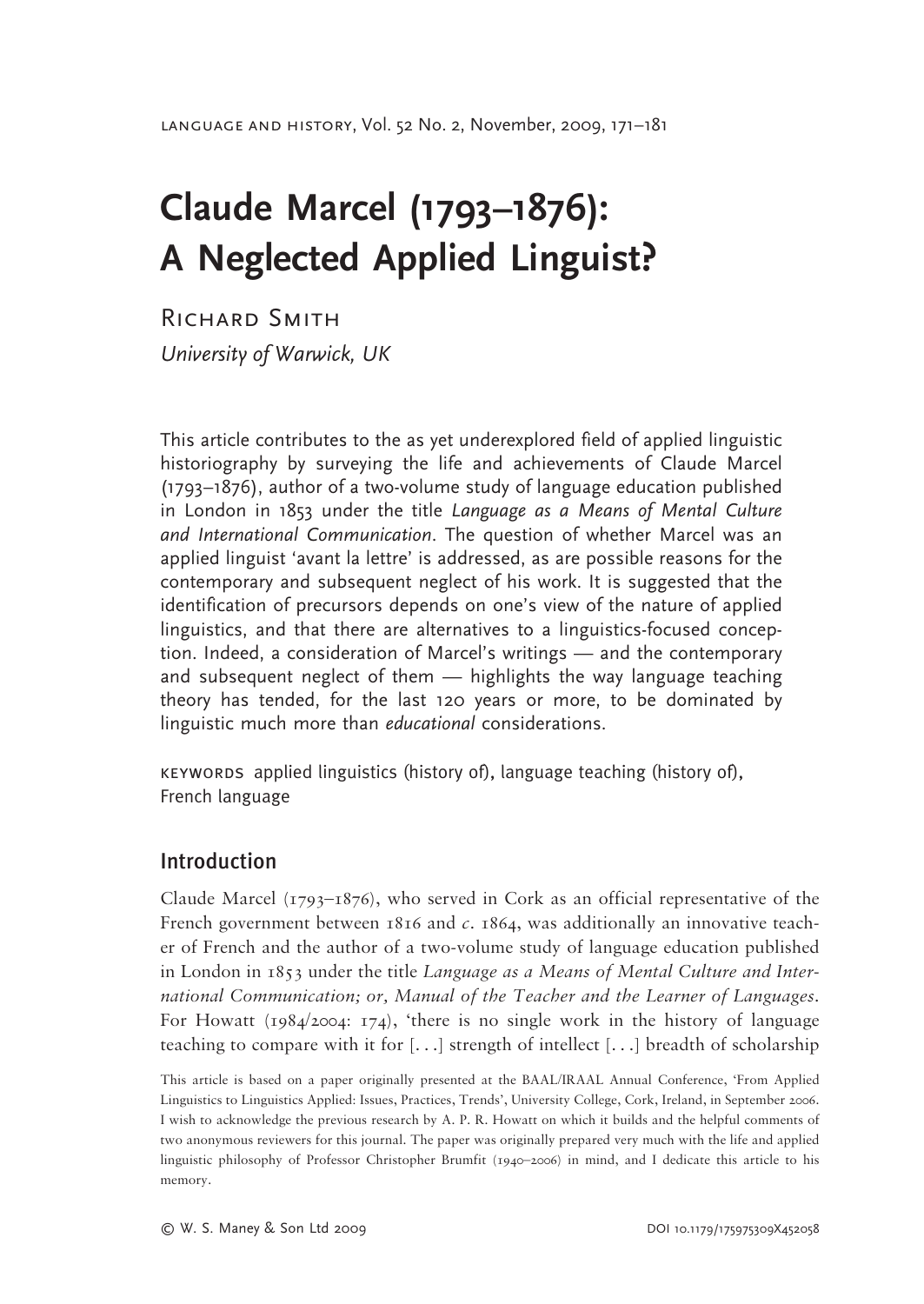$[\ldots]$  and  $[\ldots]$  wealth of pedagogical detail', with the possible exception of Henry Sweet's (1899) *The Practical Study of Languages*. Should we not, then, consider Claude Marcel a major pioneer of applied linguistics, comparable in this respect with figures like Sweet (1845–1912) and Harold E. Palmer (1877–1949)? Although his work had little apparent influence on his contemporaries, Marcel's principled and systematic approach to the elaboration and selection of teaching methods seems at first sight to qualify him as an early applied linguist of some stature. In this article I present original findings relating to Marcel's overall career and writings as a basis for considering further the question of Marcel's status — or otherwise — as an applied linguist *avant la lettre*. In so doing, I hope to contribute a fresh perspective in the as yet underdeveloped area of *applied* linguistic historiography. Thus, while Linn (2008) — who also remarks on a relative dearth of research in this area — has recently made a convincing case for the 'birth of applied linguistics' in Anglo-Scandinavian work of the late nineteenth century, I shall suggest, taking Marcel's work as a case in point, both that the identification of precursors depends very much on one's view of the nature of applied linguistics and that alternatives to a linguistics-focused conception may deserve greater consideration.<sup>1</sup>

## Marcel's career and writings

Born and educated in Paris, Marcel served for a brief period in Napoleon's Imperial Guard but was invalided out with a shoulder injury received in Holland in January 1814.<sup>2</sup> In 1816 he took up an honorary post as Chancellor in the French Consulate in Cork, which at that time had considerable direct trade links with France: thus the position was far from being a sinecure (Coleman, 1909: 100). Marcel, according to one local historian, 'married a Cork lady and became a prominent and favourite figure in the Cork social life of his day' (ibid.). Indeed, he was to stay in Cork until at least the mid 1860s. Early on, probably to help make ends meet, he began to engage in French language teaching, and the *Southern Reporter* of 19 October 1819 carried an advertisement stating that he had 'opened a French Practical School' in South Mall in the city. Little more is known about his teaching or business activities at this time, except what can be inferred from his books, the first of which (Marcel, 1820) was published in London in the year following the opening of his school.

In this 82-page essay, Marcel points out the defects of what he calls the 'Old Method' and suggests remedies, with a particular emphasis on the requirements of

<sup>1</sup> As Linn (2008: 348) recognizes, applied linguistics 'is a very broad church', and there are 'differing opinions today about what applied linguistics involves'. Contradictions are evident even in the definition offered by the *Association Internationale de Linguistique Appliquée* (AILA) which is cited by Linn (ibid.). This begins with the statement that 'Applied Linguistics is an interdisciplinary field of research' but, later in the very same sentence, seems to privilege the notion of 'applying [. . .] Linguistics'. In taking from this the idea that 'applied linguistics is about using insights from the academic discipline of linguistics to address [. . .] "real-world problems"', Linn (ibid.) seems careful not to ally himself with extreme forms of 'linguistics applied' (Widdowson, e.g. 2000); nevertheless, linguistics is privileged, and the insights into language-related real-world problems that can be gained from disciplines other than linguistics are, in this conception, to some extent at least, denied.

<sup>2</sup> Biographical information relating to Claude Marcel is derived from Anon. (1982) except where stated otherwise.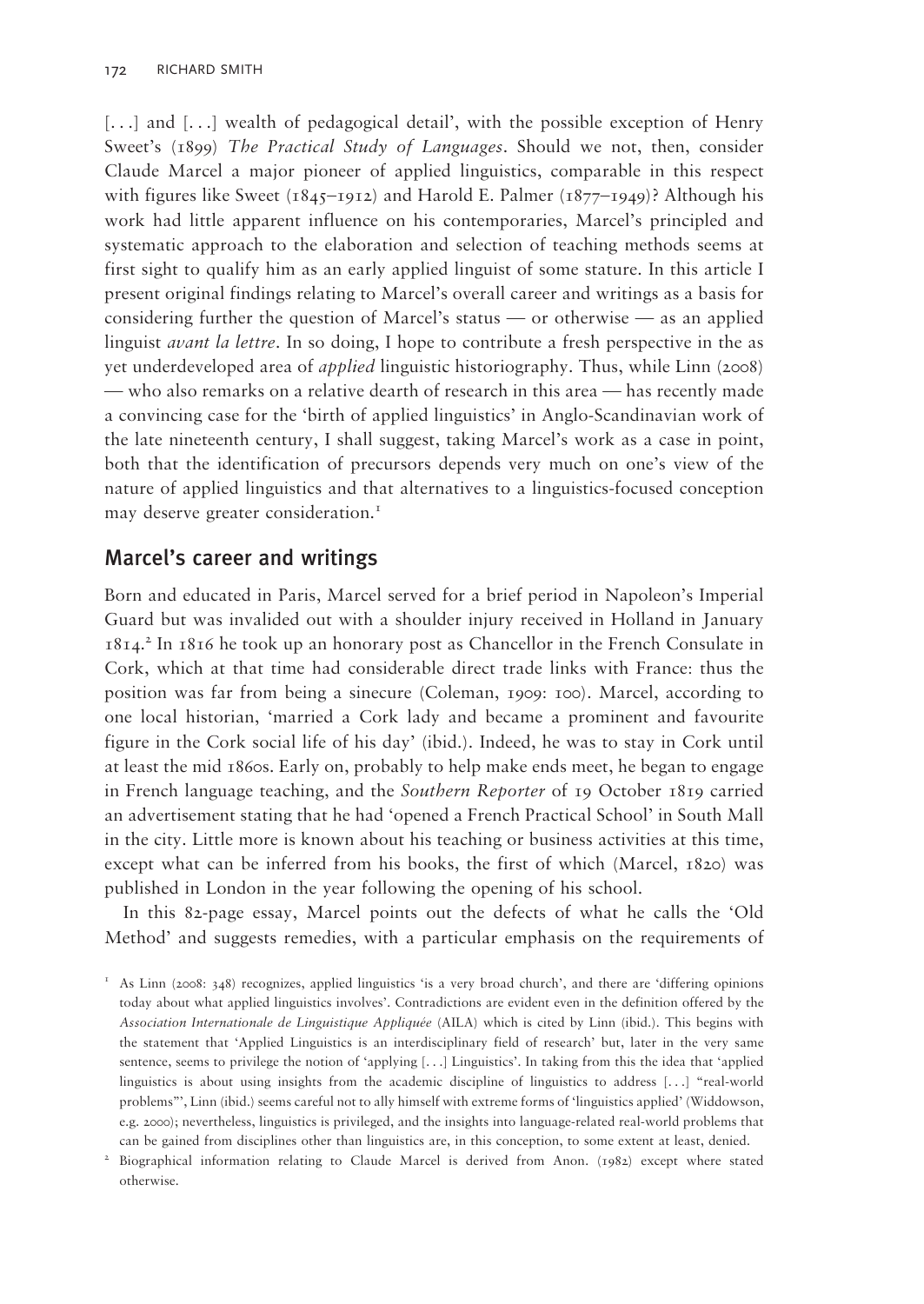classroom teaching. He rails against contemporary modes of instruction  $(1820: 13)$ , noting that, in proportion to the increase in numbers of pedagogical grammars on the market, 'masters have relaxed in their duty by referring their pupils, for information, to books frequently unintelligible and obscure, and most of which fall far short of their proposed object' (ibid.). Marcel himself sees a role for grammar instruction, but in a form better suited to the classroom. His suggested procedure is as follows:

The pupils sit facing a large blackboard, and the teacher explains a rule or two of the grammar each day, comparing the mother tongue and the foreign language, and illustrating the new rules with numerous written examples.  $(1820: 50-51)$ 

'Then', Marcel explains, 'the pupils should be successively called on to repair to the board, and explain to the other scholars, under the eye of the master, the rule already given by him'  $(1820: 51)$ . Students then write on slates the French sentences written on the board, a procedure which is said to maintain their attention, give them practice in writing French, and aid memorization (1820: 52). Between lessons, pupils prepare on slates or paper French sentences of their own which exemplify the rules last explained. The following lesson, pupils are called upon to explain the rules again and give their examples, and thus, Marcel claims, they are by degrees enabled to write without mental translation  $(1820: 52-53)$ .

Marcel's emphasis on the importance of 'thinking in French' (1820: 60) contrasts with the reliance placed on translation by his better-known contemporaries James Hamilton (1769–1829) and Joseph Jacotot (1770–1840) (see Howatt and Smith, 2000). Indeed, his approach appears to prefigure later Direct Method teaching ideas: 'according as the words of any language are oftener read or heard, oftener spoken or written, without the assistance of translation, they become in the same proportion more familiar and natural' (Marcel, 1820: 61). Marcel emphasizes the development of separate language *skills*, adopting a point of view which is now familiar but which was unique at the time, that there are four objectives to attain (skills to develop) in mastering a foreign language: to speak, to understand what is spoken, to write, and to understand what is written  $(1820: 48-49)$ .

The emphasis on the development of speaking and listening abilities in Marcel's 1820 essay (to be mitigated somewhat in his later work by the priority placed there on reading) rests on an important and innovative distinction which he draws between the learning of the native tongue, a foreign living language, and a dead language, each requiring different means in their 'acquirement'  $(1820: 17-18)$ . This distinguishes him from his contemporary Jacotot  $(1824)$ , who claimed that his system was equally applicable to literacy instruction in the mother tongue and in foreign languages and who placed no emphasis on the need to acquire speaking or listening proficiency. Indeed, Jacotot's examples are all taken from the learning of Latin, and he does not differentiate this from the learning of living languages. Another contemporary, James Hamilton, who began his career as a teacher of French, issued textbooks also for a number of other languages including Latin and Greek, again making no distinction between dead and living languages since his focus, too, was primarily on the development of foreign language literacy.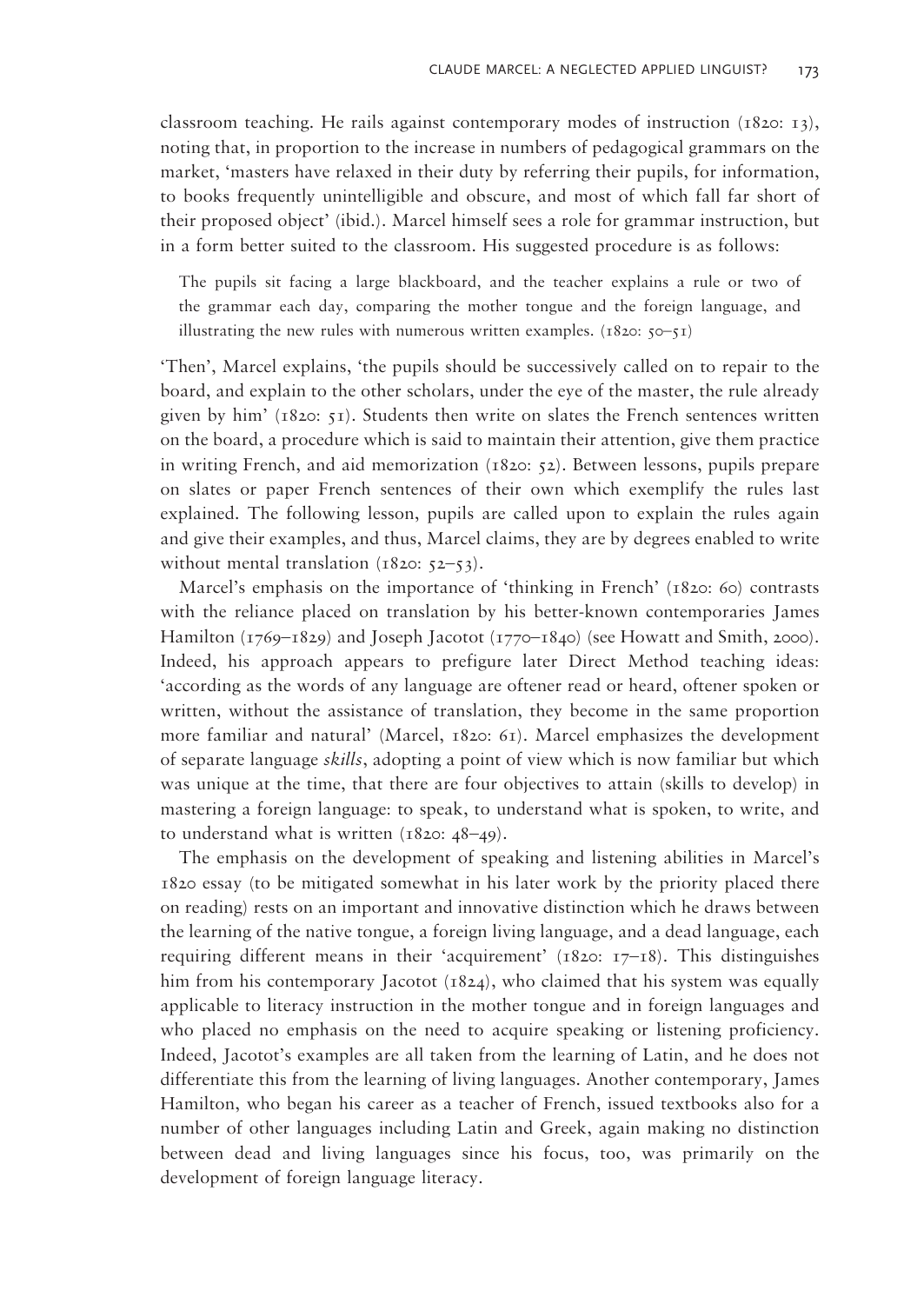For developing skill in speaking, Marcel stresses that, in addition to the grammar teaching procedures described above, words and phrases should be repeated after the teacher, in chorus ( $1820: 55$ ), with particular attention being paid to accurate imitation, since 'it is not by reading alone that we can acquire the pronunciation of a foreign language' (1820: 40). Later, Marcel was to be particularly scathing with regard to Hamilton's fifth principle that 'the simple sounds of all languages being, with few exceptions, identically the same, it must be as easy for an Englishman to pronounce French as English, when taught, and vice versa' (Hamilton, 1829: 10). By contrast, Marcel emphasizes that 'there exist in all languages, sounds peculiar to each'  $(1820: 45)$ ; hence the difficulty of acquiring accurate pronunciation, and the need for a correct model to be provided  $(1820: 38)$ . In a later critique he regretted the unfortunate result of Hamilton's cavalier attitude to pronunciation 'that hundreds of Hamiltonian teachers teach French, though they cannot speak it' (1833: vii). In order to develop the speaking skill, a certain proportion of each lesson should be devoted not only to pronunciation but also to oral sentence formation exercises, using words just learned  $(1820: 57)$ .

While he continued to work as Chancellor in the French Consulate in Patrick Street (Pigot, 1824: 264), Marcel's own French classes were gaining increasing favour in the local Cork community. One of his pupils was the young painter Daniel Maclise (1806–1870), a Cork native whose portrait of Marcel was exhibited locally in 1828 (according to *The Cork Constitution* of 27 May 1828) and who subsequently went on to become well known in England as a portraitist, caricaturist and historical painter (Arts Council of Great Britain, 1972; Turpin, 2004). Numerous members of the local establishment also learned French with Marcel, including the Catholic and Protestant Bishops of Cork, the Governor-General of the province, and members of the clergy, the magistrature and the medical fraternity. In 1830, following the July revolution, the French consulate in Cork was closed and Marcel became a mere 'consular agent', necessitating — presumably — an even greater reliance on teaching as a source of income. It appears that in the early 1830s he organized a series of French lessons in London and — inspired perhaps by the contemporary renown of Hamilton and Jacotot — attempted to gain wider support for his own 'Méthode Marcellienne', privately printing a textbook with an extensive methodological introduction under a semi-pseudonym, 'Annibal Marcel' (1833). Marcel's use of a pseudonym for this neglected publication may be explained by his continuing hopes for advancement within the French diplomatic service, and the perceived incompatibility of this goal with language teaching activities. Indeed, a request he made in 1843 to become full consul in Cork appears to have been turned down partly because of these outside interests.

In the long preface to his 1833 textbook, Marcel differentiates his suggestions from those of Hamilton, Jacotot and another rival, Dufief, stating that their methods 'require a great deal of study at home, depend upon memory, and leave the pronunciation to chance, as the written language is learnt before the spoken' (1833: xxv). The alternative he presents in  $1833$  is a system specifically designed for the classroom, involving 'the known assisting in the acquirement of the unknown'. First an English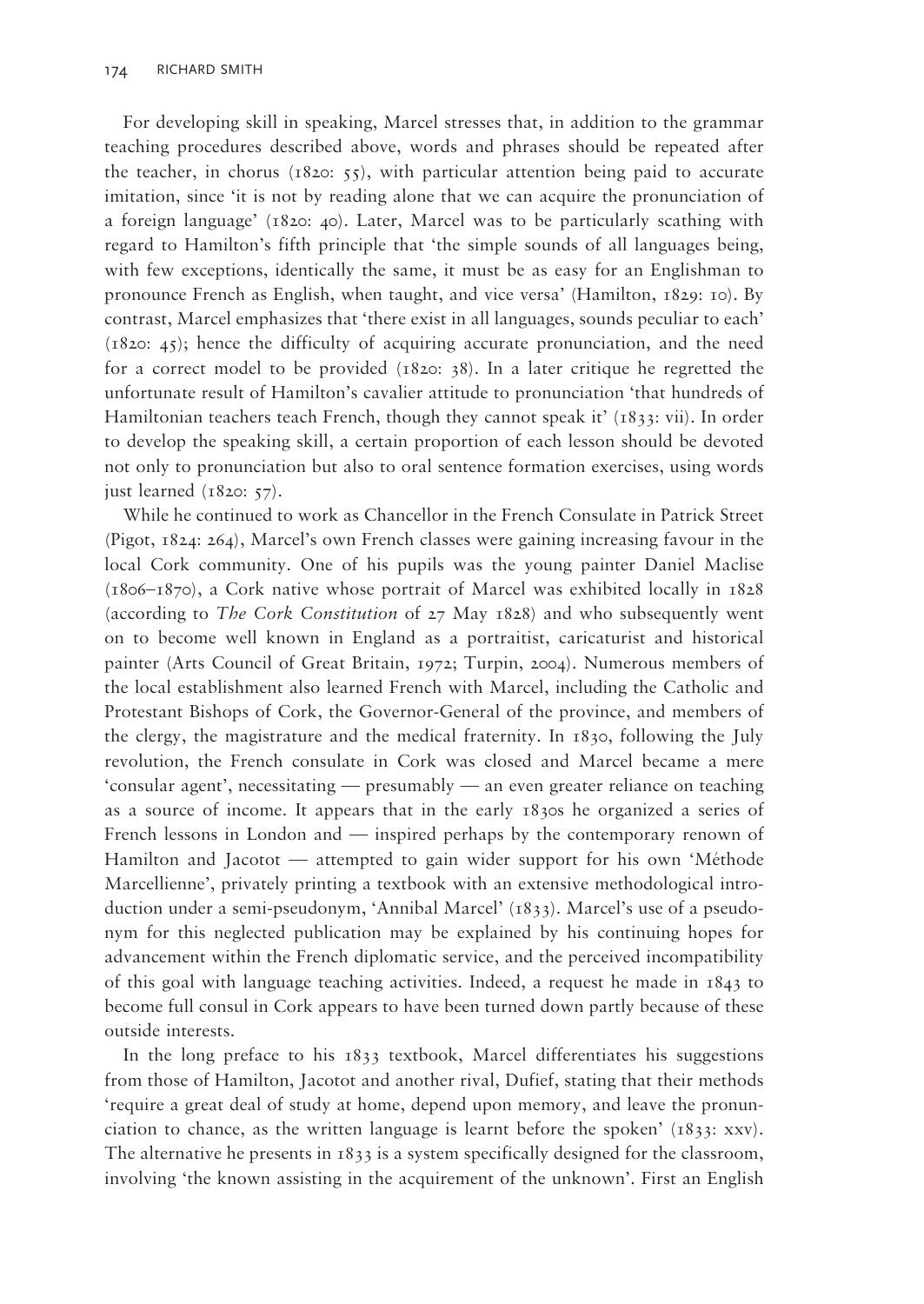sentence is read aloud (this represents 'the known') and then a variety of activities relating to the French equivalent are engaged in: 'hearing and repeating'; 'hearing, repeating, and interpreting', where the teacher breaks down the French sentence, translating its individual (phrasal) constituents back into English; 'first step decomposition' (of the model sentence), where students attempt to translate into English new sentences which contain different combinations of phrasal constituents already memorized; and 'second stage decomposition', where students attempt to translate new English sentences into French. These are followed by reading aloud and writing activities involving the newly learned material. Two innovative features of this procedure might be remarked upon: Marcel's insistence (in contrast with Hamilton) on the translation and memorizing of phrases as opposed to words (1833: xvii), and the oral nature of the (translation) exercises proposed  $(1833: xx)$ . As in his  $1820$ essay, Marcel appears concerned to develop proposals specifically for the classroom teaching of living languages: as he says, 'a method, to become a national one, must be calculated for the masses, and not for adults only, or for such as know the grammar of their own language  $[...]$  I have had in view, the grand question of teaching living languages' (1833: xxii).

If Marcel was hoping for success on a grand scale in promoting his method in London, it is clear that this ambition was not realized; instead, he returned to Cork and again took up his consular duties and language teaching activities there. In 1840 his services for France were rewarded with the post of 'honorary consul', which attracted a salary of 1000 francs and made him, presumably, less dependent on income from his teaching. However, his ambitions to become titular consul were thwarted due to official disapproval of his business activities and of his independence with regard to the consul general in Dublin. Directories published between  $1842$ and 1856 (consulted in the Local Studies Department, Cork City Libraries) provide evidence that Marcel was working as French consul and teacher of French at 47 or 48 Grand Parade, one of the main streets in the centre of the city.

The year 1848 saw the fall of Louis-Philippe in France and the proclamation of the Republic, followed by the ascendancy of Louis-Napoleon. Under the new regime, Marcel's diplomatic aspirations were better satisfied, not with the promotion he had coveted, but with his admittance to the Légion d'Honneur in 1850, and a doubling of his salary in 1853. By this time, Marcel was approaching retirement, and he had not apparently published anything on language teaching since his 1820 and 1833 contributions, which had hardly been noticed either in England or elsewhere. The year 1853, however, saw the publication — again, for an English-speaking readership — of his monumental work in two volumes, *Language as a Means of Mental Culture and International Communication.* (Subsequently, in 1855, Marcel produced an abridged, adapted French version.)

In this work, Marcel takes up and expands upon a number of ideas first expressed in his 1820 essay, but in a much more systematic manner and with some shifts of emphasis. Thus, he continues to argue for the importance of studying living as opposed to classical languages, but he now highlights as a reason for this the development of 'mental culture' in addition to the more utilitarian reasons ('international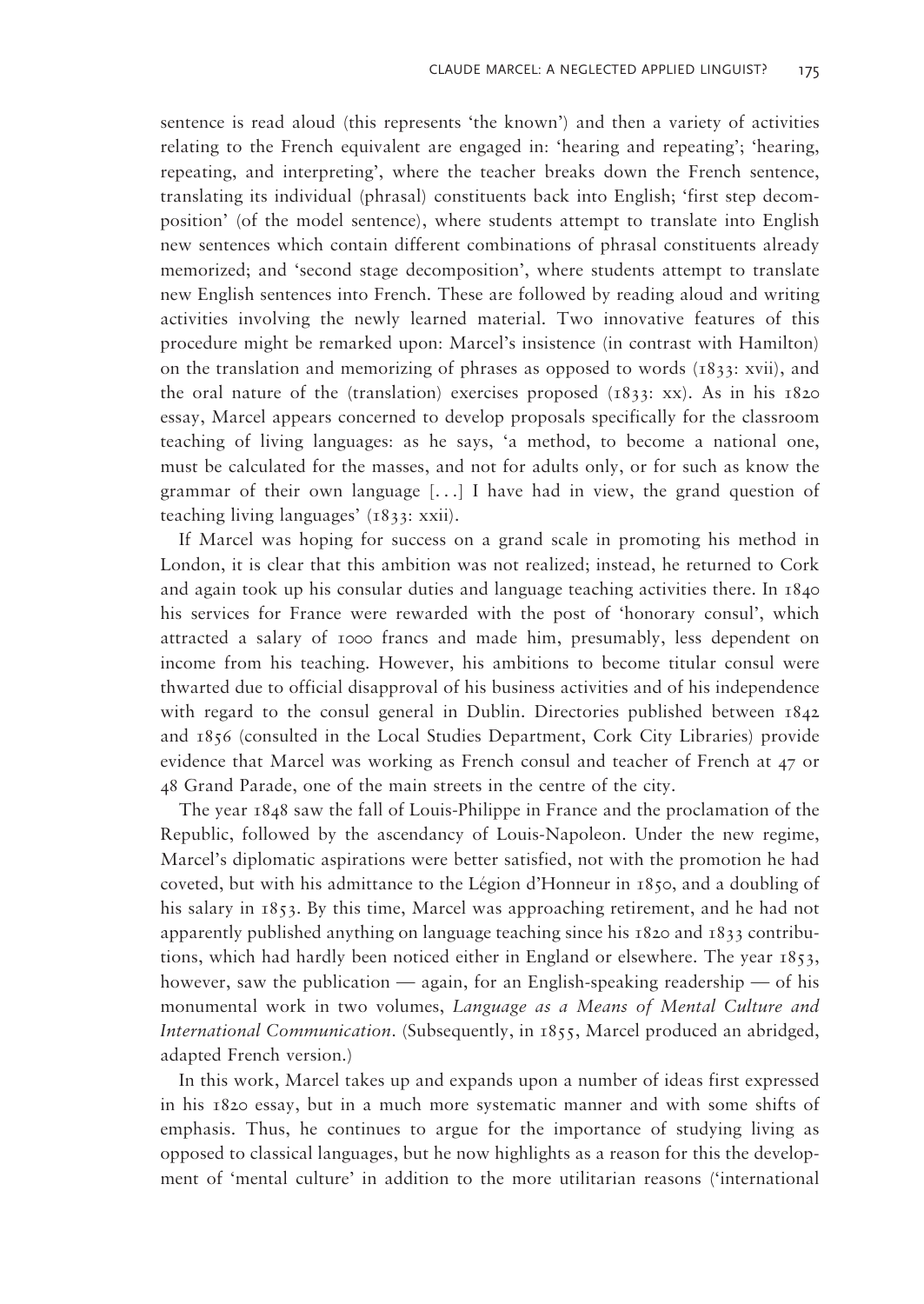communication') first provided in his 1820 essay. In his 1853 work Marcel expands in particular, though, on the idea that language learning should be viewed in terms of the development of four skills (which he terms 'branches'), devoting attention to how these skills should be ordered in a curriculum and providing a wealth of practical ideas for the teaching of each skill. Marcel here emphasizes the distinction between 'impression' — involving the receptive skills of listening and reading — and 'expression' — involving the productive skills of speaking and writing — whereas in his previous (1820 and 1833) works he had appeared more concerned to distinguish the teaching of the spoken language from that of the written. His criteria for ordering the skills in a curriculum are now:  $(r)$  the stage of maturational development of the learner, and (2) the educational value of resulting classroom activities (the latter concern reflecting his new emphasis on the educational as well as utilitarian value of foreign language study). These new emphases lead him to suggest that reading should come first in a curriculum for secondary school education, although younger learners should start with the spoken language. Thus, the ordering of skills work for secondary school teaching is: reading, followed by listening, speaking and writing, in that order. In Marcel (1820; 1833) all of these skills had been included in every lesson, with no obvious priority being given to any of them.

The disadvantage of the emphasis on reading which Marcel now proposes for secondary school is that it is to be taught in isolation from the spoken language (contrast his earlier emphasis on the importance of pronunciation). This is consistent, logically, with his arguments for the educational value of language learning and the priority which needs to be accorded to 'impression' in a method based on 'natural' learning processes, but it seems hard to carry out in practice. The principal merit of Marcel  $(1853)$  — its balanced, rational mode of argumentation in favour of differentiating approaches according to objectives, age of the learner and type of target language (classical or modern) — therefore contributes also to its main weakness: a certain over-rigidity with regard to separation of the language skills.

During his retirement, Marcel issued a number of publications on language teaching, which tended, largely, to restate or exemplify ideas already expressed in his 1853 masterpiece. Marcel (1867) (which, this time, appeared first in French and was then issued in an American version in 1869) is largely a summary of certain parts of Marcel (1853), while Marcel (n.d.) (dated 1875 by Anon. 1982) is a small pamphlet in French in which he attempts to provide a simplified version of his ideas for a wider audience. The back cover of this pamphlet provides a succinct summary of the major principles underlying what Marcel was by now calling his 'Méthode rationelle', as it had developed out of his  $1853$  work. In the  $1870s$ , Marcel also brought out a number of learning materials, including synoptic tables for the learning of English grammar (1872) and reading materials (1873). When he died (on 17 January 1876), he appears to have been working on a *Grammaire pratique et comparée* of the French and English languages (Marcel, n.d.: front inside cover), an apparently unfinished project which recalls the opening pages of his 1820 essay, where he criticized the pedagogical grammars available at the time.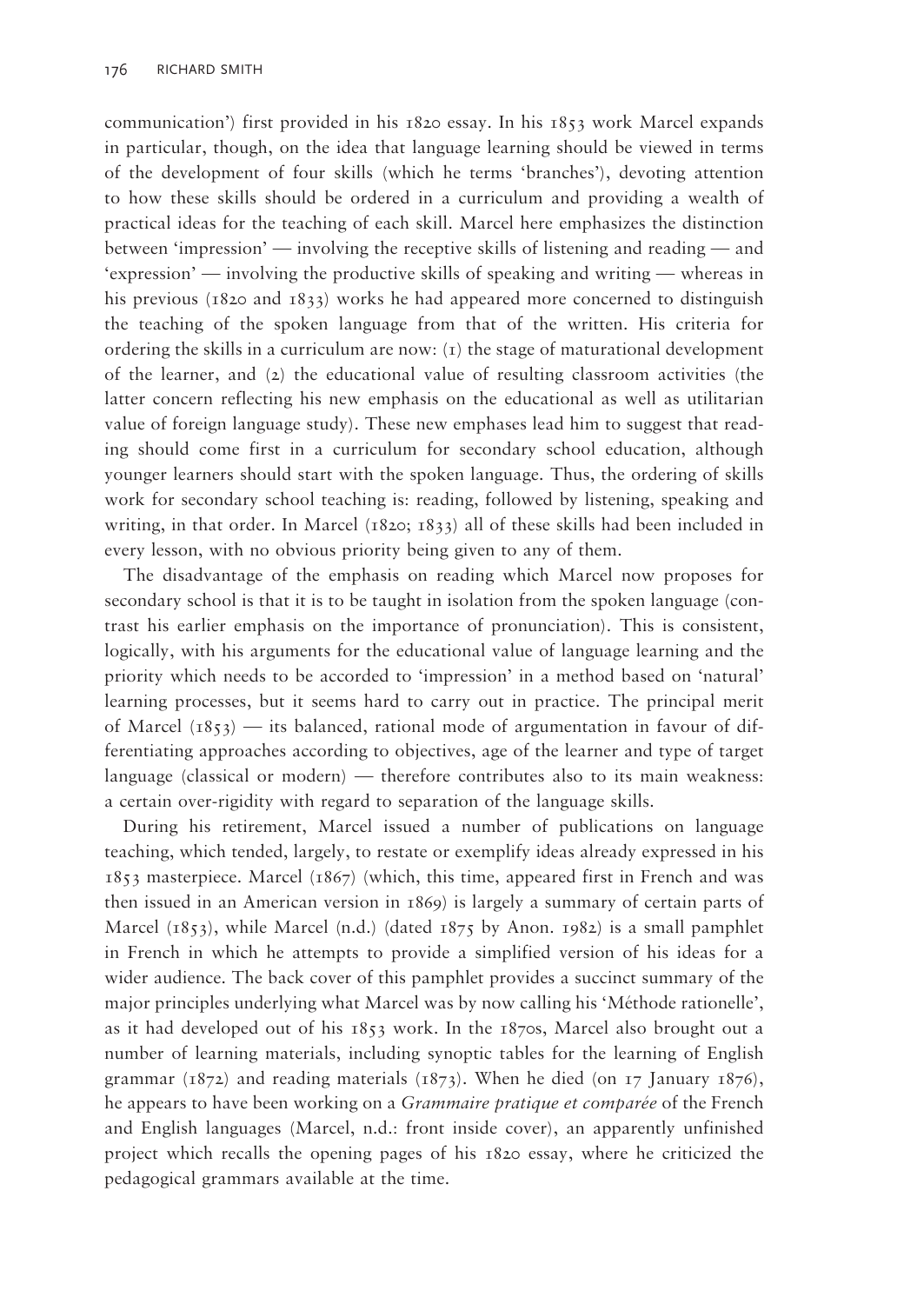## A neglected applied linguist?

Although, as we have seen, Marcel's writing career spanned more than fifty years, the development of his ideas over time has not previously been explored. The few writers to highlight his achievements (Titone, 1968; Darian, 1972; Tickoo, 1982; 1984; Howatt, 1984/2004; 1993; and Roberts, 1999) have tended to focus on particular works, not the full oeuvre, which has itself only recently been established (in Howatt and Smith, 2000); nor, with the exception of Howatt (1984/2004), have they attempted to investigate Marcel's biography and situate his ideas in the context of his overall career. A general failure to establish basic facts of bibliography and biography has, indeed, resulted in some notable errors of interpretation, among them Tickoo's (1982; 1984) attribution of Marcel (1820) and Marcel (1853) to different authors, and Titone's (1968: 33) claim that Marcel emigrated to the USA (presumably because the book considered by Titone was published there in 1869).

Additionally, although the originality and magnitude of achievement of Marcel's 1853 work, in particular, has been emphasized by a few historians of language teaching (in particular Howatt, 1984/2004; see also Tickoo, 1984; Roberts, 1999), it is important to acknowledge that his ideas were neglected by his contemporaries, had little apparent influence subsequently, and have received very few appreciations overall (in his native France, for example, Marcel's work appears to have remained completely unknown). Thus, before we turn to the issue of whether Marcel was in fact an applied linguist (*avant la lettre*), it will be useful, on the basis of the above overview of his career and developing ideas, to consider some possible reasons why his work has been so neglected:

- 1. Marcel was, at times, prevented by diplomatic ambition from associating his name with the 'outside interest' of language teaching (presumably this is why he wrote under a pseudonym in 1833).
- 2. Until relatively late in his career he wrote primarily in English rather than French (possibly due to the same compunctions as in  $\tau$  above), thus gaining little renown in France.
- 3. Marcel was too far 'ahead of his time', at least in an Irish/British context, to gain much of a readership for serious arguments in favour of modern (as opposed to classical) languages, let alone for ideas on methodology; there was not yet a sufficiently large body of interested teachers or academics to read his works.
- 4. Marcel's earliest ideas on methodology, with their focus on oral work in the target language, were particularly ahead of their time. Later in the century Marcel moved to a position of advocating 'reading first' for secondary pupils, but this ran counter to the prevailing trend among progressive teachers at *that* time towards a spoken language focus.
- 5. The pan-European Reform Movement of the last two decades of the century (see Howatt and Smith, 2002) represented the first opportunity for a work of the seriousness of Marcel (1853) to obtain the readership it deserved. However, not only had Marcel associated himself by this time with a 'reading first' approach, but also his ideas were justified according to educational considerations, not the linguistic (phonetic) arguments favoured by the Reformers.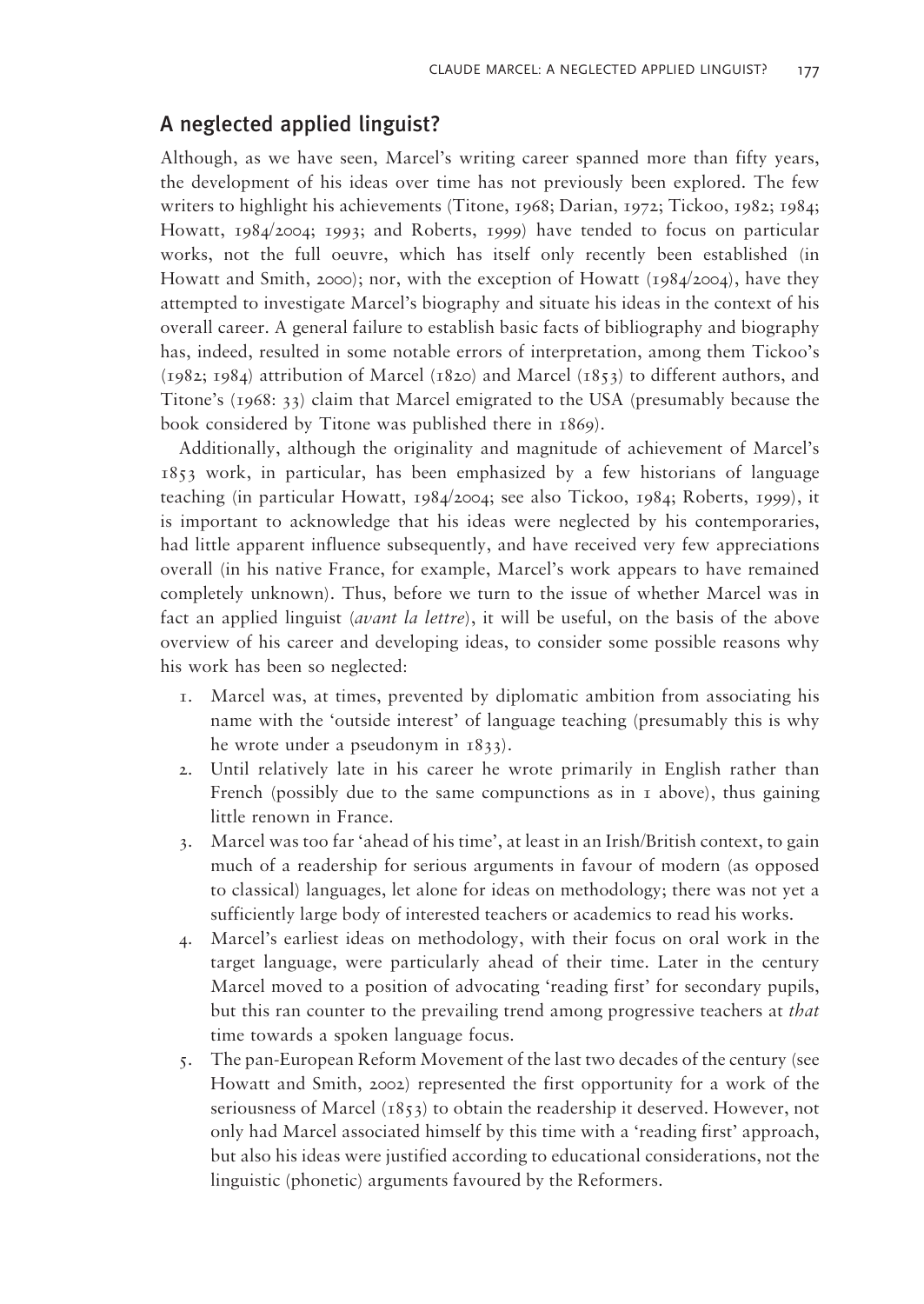6. Ever since the Reform Movement, indeed, progressive language teaching theory has tended to be dominated by relatively utilitarian, linguistics-related, phonocentric conceptions (Pennycook, 1994: 126–41) with little reference to educational considerations such as those presented by Marcel in 1853.

So was Marcel an applied linguist? The answer to this question depends largely on our conception of what applied linguistics is, or should be concerned with, and herein lies the value of this kind of exercise — to clarify, in the mirror of history, what we mean by applied linguistics today, and also what — from an alternative perspective — it could mean beyond preconceptions inherited from the past.

If we construe this field of activity as a matter of applying linguistic theory or existing linguistic descriptions to practices such as language teaching ('linguistics applied' in Widdowson's formulation: e.g. Widdowson, 2000), then no, Marcel was not an applied linguist. Henry Sweet (1815–1912) and other members of the 'Anglo-Scandinavian School' (Linn, 2008) were more plausible precursors of this kind of applied linguistics. Whereas for Sweet, along with others involved in the Reform Movement of the late nineteenth century (see Howatt and Smith, 2002), the new science of phonetics was 'the indispensable foundation' of the practical study of languages, the academic linguists (or rather philologists) of Marcel's day were not much concerned with the description of living languages; in other words, there were as yet no particularly relevant *linguistic* theories or descriptions available which could be usefully applied to the teaching of modern languages.

The same considerations apply even if we take applied linguistics to be more of a problem- than a theory-driven kind of enterprise, so long as potential solutions are still conceived as necessarily linguistic in nature. Early in the twentieth century Harold E. Palmer (1877–1949) took up this kind of problem-driven but linguistically oriented position (see Smith, 1999), and was therefore a more fitting predecessor than Marcel to those such as Widdowson who have argued for and exemplified a similar position in their work.

There is, however, a current conception of applied linguistics which Marcel *can* be seen to predate, and that is the one argued for most cogently by Brumfit (e.g. 1997). As Brumfit emphasized, 'many researchers explore linguistic issues, but I did not experience language teaching as defined primarily by linguistic factors, so the other factors need investigation, if only to offset the dominance of linguistically oriented work' (1997: 89). Brumfit's own problem-focused 'working definition of applied linguistics' as 'the theoretical and empirical investigation of real-world problems in which language is a central issue' (1997: 91) seems to take in Marcel's work quite well.3

Despite his apparent lack of impact, Marcel was certainly a major theorist of language teaching, and one who drew sustenance primarily from contemporary *educational* not linguistic theory, in combination with insights from his own teaching experience. Indeed, whereas insights from experience predominate over theory in his

<sup>&</sup>lt;sup>3</sup> While it cannot be said that there is either a fixed or a dominant conception of applied linguistics today, Brumfit's definition has gained considerable currency. This is evidenced by a recent special issue of the leading journal in the field, *Applied Linguistics* (Cook and Kasper, 2005), which took his definition as its starting point and 'Applied Linguistics and Real-World Problems' as its theme. (See also Widdowson, 2006: 161.)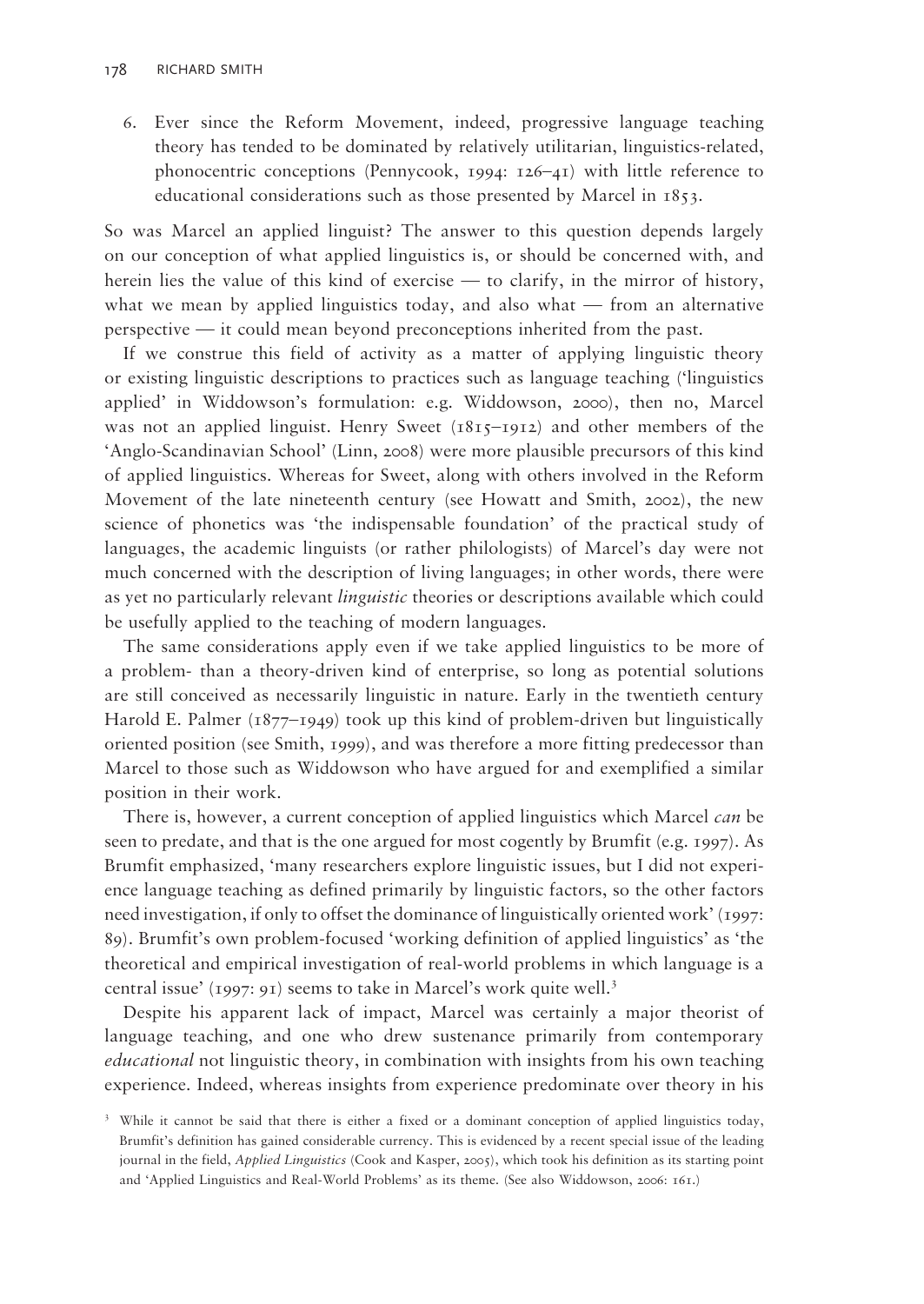early (1820; 1833) works, in the much more substantial and considered (1853) work *Language as a Means of Mental Culture and International Communication* the tables are turned: to adopt/adapt Widdowson's distinction between linguistics applied and applied linguistics, this book exemplifies what might be termed an 'educational science applied' approach to language teaching (indeed, this is made quite clear in the subtitle of the 1855 French version: *Basic Principles of Education, with Special Application to the Study of Languages* (my translation)). Thus, the first volume of Marcel  $(1853)$  begins with three chapters treating general educational issues before attention is turned to foreign languages. Principles for modern language teaching are then discussed in relation to the teaching of the native tongue within school education, before attention is focused more specifically on foreign languages in the second volume. This contrasts with Henry Sweet's *linguistics* applied approach in his *The Practical Study of Languages* (1899), where six chapters on general linguistic (particularly phonetic) issues precede the rest of the book's discussion of principles and methods for learning or teaching languages.

Like Sweet, Palmer and the post-World War II applied linguists after him, Marcel was concerned to offer a principled approach to the development and selection of methods, in opposition to unthinking acceptance of hidebound tradition and of patented but 'wrong-headed' progressive methods alike:

It is time to reject the worn-out machinery of our forefathers. Let us apply to mind, as we have done to matter, new powers and new processes. Let a rational system of learning languages bring men of all nations into communion, as steam has brought them into contact. (Marcel, 1867: 228)

Clearly, then, Marcel was a neglected pioneer in the overall nineteenth-century movement to place the study of living languages on the same footing in the school curriculum as classical languages. Later in the century, justifications for a specific modern language pedagogy were found in the new science of phonetics. Writing, however, before the time when linguists (philologists) were much concerned with living languages, Marcel reminds us, above all, that educational considerations should be seen as an important source for language teaching theory:

as man is endowed with a diversity of innate powers, given him for a wise purpose, and differing in energy in each individual, it is the duty of the educator to study the human constitution and to cultivate all these powers in the child entrusted to his care.  $(1853/$ II: 319)

Language teaching, from this perspective, takes its place alongside other subjects in the school curriculum as a means not only for enhancing 'international communication' for practical purposes but also as part of an *educational* process of developing 'mental culture'. Thus, considering Marcel today — not only his works but also his lack of a legacy — can highlight at once how educational considerations deserve to be given more of a place at the applied linguistics table (cf. Stern, 1983) and how dominant the linguistics orientation in mainstream language teaching theory has been for the last 120 or more years.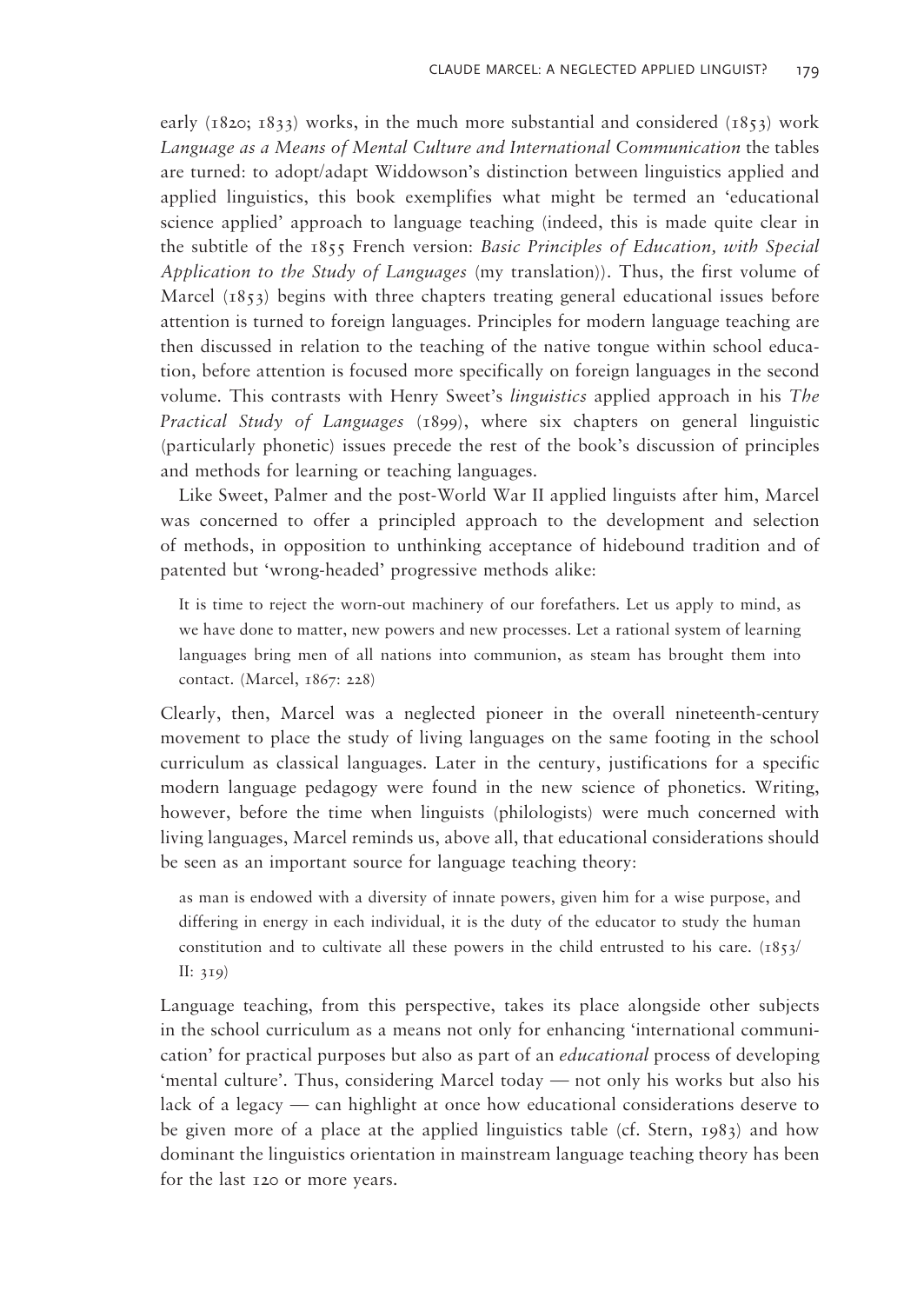#### Conclusion

Despite his achievements in print, Marcel never gained much fame in his own day, and failed to be acknowledged within the phonetics-oriented Reform Movement. In this article I have suggested that it is precisely this phenomenon of the *neglect* of Claude Marcel by his contemporaries as well as by subsequent generations which should make him of interest to applied linguists today. As I hope has become clear, the fact that we have known so little about Claude Marcel or his work itself says much about the way applied linguistics has privileged and still continues to privilege certain types of knowledge over others. By the same token, historical investigation can be seen as an important step towards revealing the limitations of current, historically constituted paradigms and might even serve to support alternative conceptions of the nature of applied linguistics itself.

Thus, on the basis of original historical research into his life and analysis of his writings, I have argued in this article that Marcel's relevance today lies in the substantial example he provides of an 'applied linguistic' approach based on *educational* insights and not primarily on linguistic considerations.

#### References

- Anon. 1982. Personal written communication from Ministère des Affaires Étrangères de la République Française (archives et documentation) outlining the consular career of Claude Marcel, obtained by A. P. R. Howatt during the preparation of Howatt (1984) and referred to here with his permission.
- Arts Council of Great Britain. 1972. *Daniel Maclise (1806–1870): [Catalogue of an exhibition at] National Portrait Gallery, London, 3 March–16 April 1972, National Gallery of Ireland, Dublin, 5 May–18 June 1972* (London: Arts Council of Great Britain).
- Brumfit, Christopher. 1997. 'How Applied Linguistics Is the Same as Any Other Science.' *International Journal of Applied Linguistics*, 7(1): 86–91.
- Coleman, James. 1909. 'Two Franco-Cork Professors.' *Journal of the Cork Historical and Archeological Society*, 15 (2nd series): 99–100.
- Cook, G. & G. Kasper eds. 2005. *Applied Linguistics* (special issue on 'Applied Linguistics and Real-World Problems')  $26(4)$ .
- Crawford Municipal Art Gallery. n.d. *Cork Art History 1826–1850.* Part of *Cork Art History 1800–1900: A Chronological History of Art and Architecture in Nineteenth Century Cork Incorporating a History of the Crawford Art Gallery and the Crawford School of Art*. http://www.crawfordartgallery.com/1826-1850, accessed 11 August 2006.
- Darian, S. G. 1972. *English as a Foreign Language: History, Development, and Methods of Teaching* (Norman: University of Oklahoma Press).
- Hamilton, J. 1829. *The History, Principles, Practice, and Results of the Hamiltonian System, for the Last Twelve Years; with Answers to the Edinburgh and Westminster Reviews; and His Public Lecture in Liverpool, on the 18th of March, 1829; with Instructions for the Use of the Books Published on this System* (Manchester: T. Sowler, Courier and Herald Office).
- Howatt, A. P. R. 1984/2004. *A History of English Language Teaching*. Second (2004) edition co-authored with H. G. Widdowson (Oxford: Oxford University Press).
- ––––. 1993. 'Claude Marcel (1793–1876) and the Role of Reading in a Model of Language Pedagogy in the Mid Nineteenth Century', in *Further Studies in the History of Reading*, ed. by G. Brooks, A. K. Pugh & N. Hall (Widnes: United Kingdom Reading Association), 61–66.
- –––– & R. C. Smith eds. 2000. *Foundations of Foreign Language Teaching: Nineteenth-Century Innovators*, six volumes (London: Routledge). Works by Marcel are in Volumes 2 and 3.
- –––– & R. C. Smith eds. 2002. *Modern Language Teaching: The Reform Movement*, five volumes (London: Routledge).